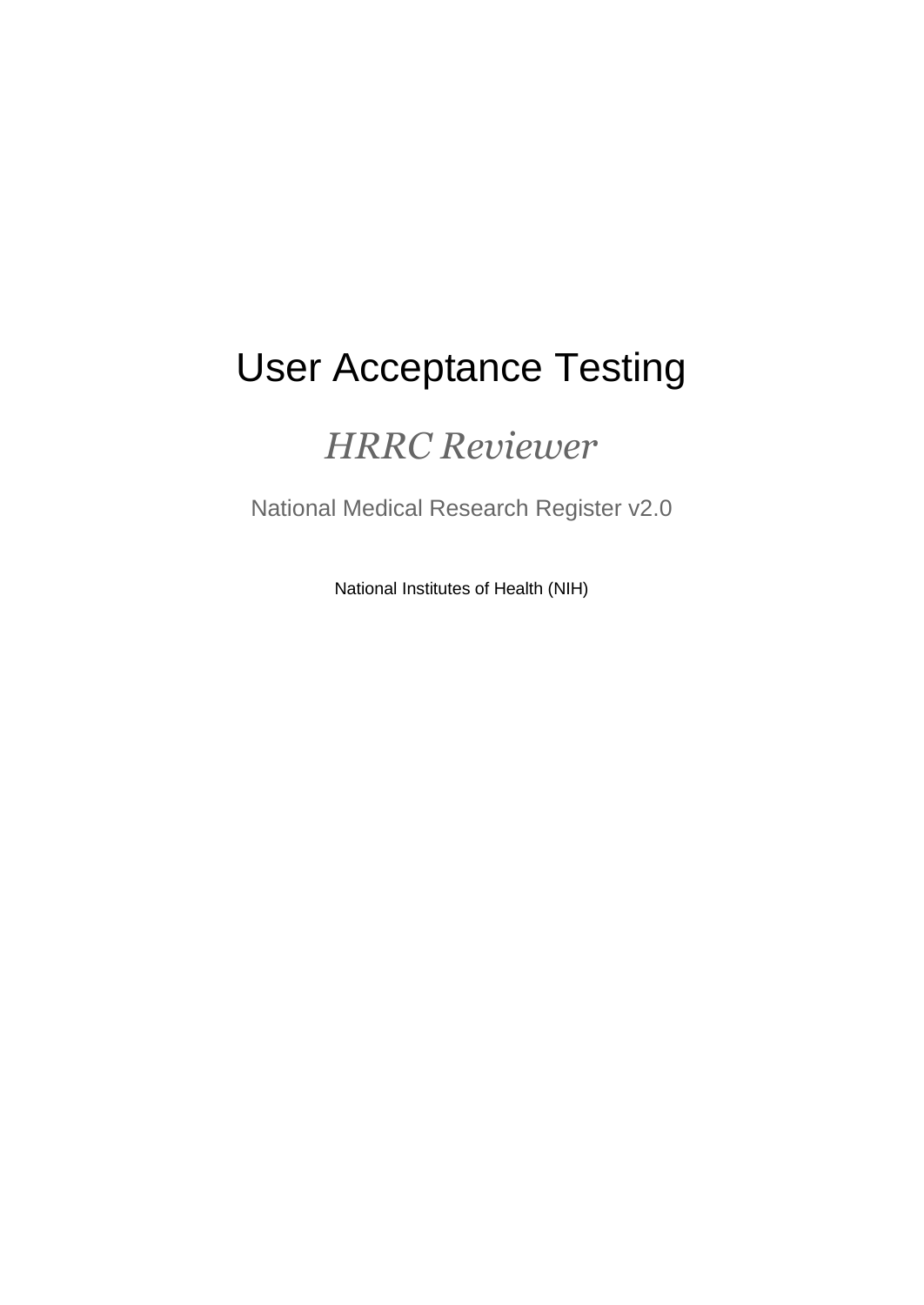## **1.0 – Flow & Function of HRRC Reviewer**

### **1.1 - As HRRC Reviewer (Reviewing submission)**

- 1. Go to the url [https://nmrr.gov.my](https://nmrr.gov.my/)
- 2. Login as a necessary individual with an assigned role as HRRC Reviewer and go to the review and approval page.

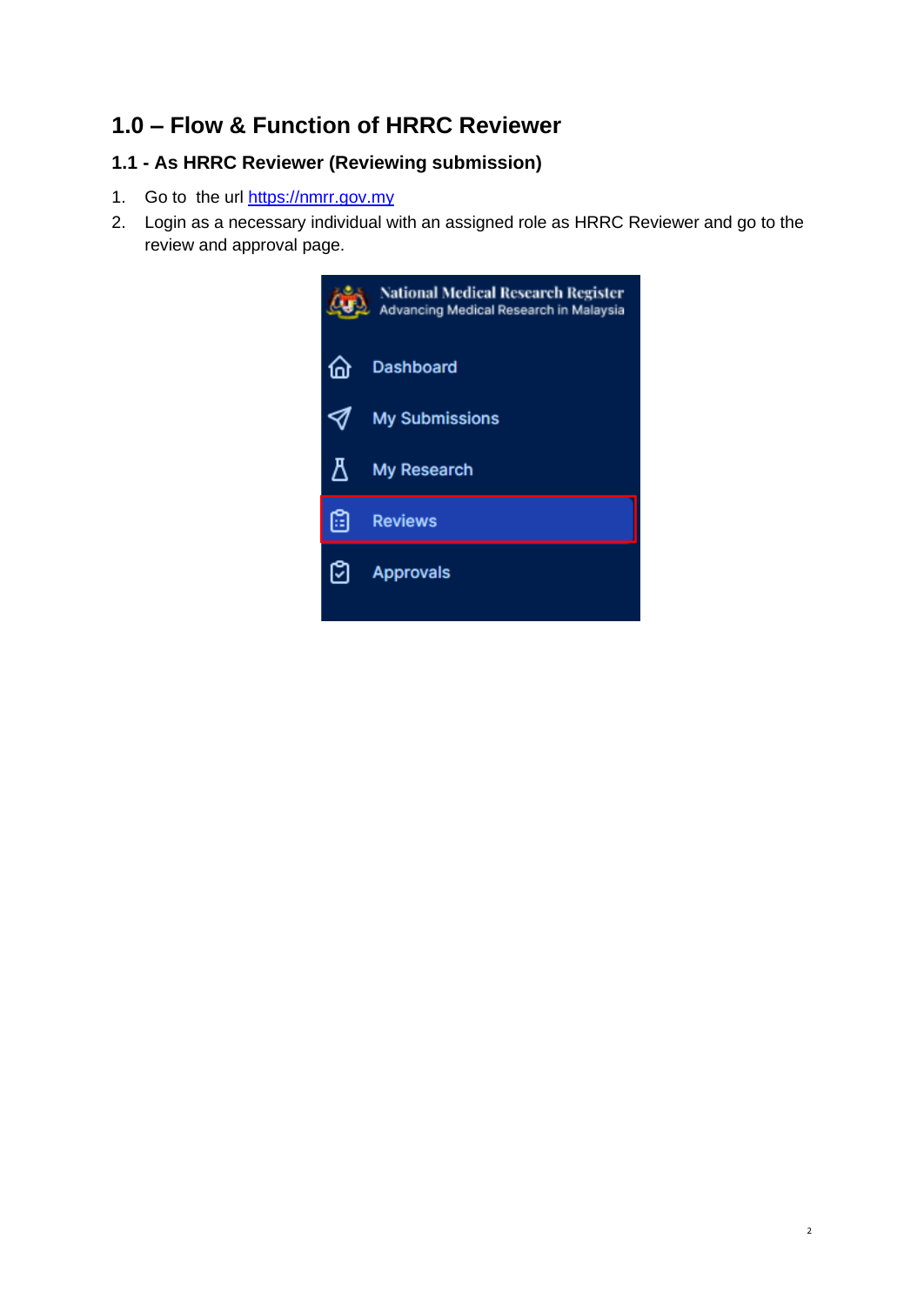3. Reviewer should be able see the submission under the assigned secretariat. (It should be stated as (Undergoing Expedited Review by HRRC Reviewers)

| Keyword    |                                                        |                                 |                          | <b>Status</b>                                |                   |              |          |
|------------|--------------------------------------------------------|---------------------------------|--------------------------|----------------------------------------------|-------------------|--------------|----------|
|            | Search NMRR ID, Research ID or Title of the Submission |                                 |                          | Select All                                   |                   |              | $\sim$   |
| EXCEL<br># | PDF.<br>Show 10<br>$\checkmark$<br><b>Research ID</b>  | entries.<br>NMRR ID<br>٠        | Title                    | <b>Status</b>                                | Day To Submission | Action       |          |
| 1          | RSCH ID-21-<br>00007-ATK                               | <b>NMRR ID-21-</b><br>00005-RW0 | applied research<br>test | <b>Undergoing Review</b><br>by HRRC Reviewer | $\circ$           | 尙<br>$\circ$ | $\Omega$ |
|            |                                                        |                                 |                          |                                              |                   |              |          |

4. Click on the view data (eye icon) to go into that submission details and to review the submission, go into the Processing Submission page (paper icon)

| Keyword    |                                                        |                                           |                          | <b>Status</b>                         |                          |                        |
|------------|--------------------------------------------------------|-------------------------------------------|--------------------------|---------------------------------------|--------------------------|------------------------|
|            | Search NMRR ID, Research ID or Title of the Submission |                                           |                          | Select All                            |                          | ×                      |
| EXCEL<br># | PDF.<br>Show 10<br><b>Research ID</b>                  | $\vee$ entries<br><b>NMRRID</b><br>¥<br>٠ | Title                    | <b>Status</b>                         | <b>Day To Submission</b> | Action                 |
|            | <b>RSCH ID-21-</b><br>00007-ATK                        | <b>NMRR ID-21-</b><br>00005-RW0           | applied research<br>test | Undergoing Review<br>by HRRC Reviewer | $\circ$                  | Ô<br>$\circ$ $\circ$   |
|            | Showing 1 to 1 of 1 entries                            |                                           |                          |                                       |                          | Next<br>Previous<br>n. |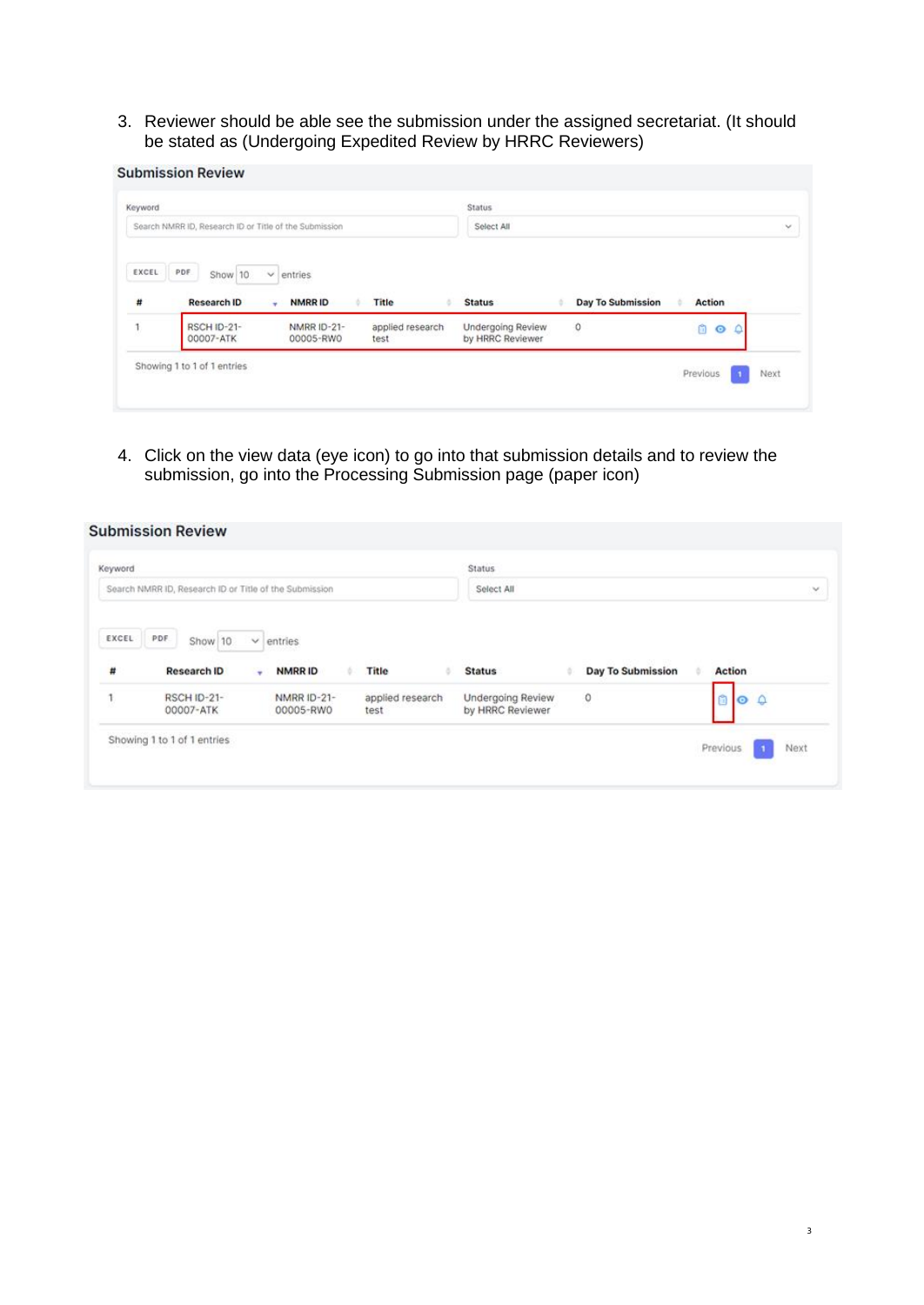5. Click on the view data (eye icon) to go into the submission details and to access the checklist and recommendation selection, click the review checklist page (paper icon)

#### **Processing Submission**

| 村<br>и                  | <b>Revision ID</b><br>۸<br>REV ID-21-00020-TQS                | <b>Secretariat</b><br><b>HRRC Secretariat</b> | <b>Created Date</b><br>07-09-2021 | <b>Action</b><br>$\mathbf{\hat{u}}$<br>$\odot$ |
|-------------------------|---------------------------------------------------------------|-----------------------------------------------|-----------------------------------|------------------------------------------------|
|                         |                                                               |                                               |                                   |                                                |
|                         |                                                               |                                               |                                   |                                                |
| PDF<br><b>EXCEL</b>     | Show 10<br>$\vee$ entries                                     |                                               |                                   |                                                |
| <b>Review Revisions</b> |                                                               |                                               |                                   |                                                |
|                         | Status Undergoing Review by HRRC Reviewer                     |                                               |                                   |                                                |
|                         | Research ID RSCH ID-21-00007-ATK NMRR ID NMRR ID-21-00005-RW0 | Protocol ID -                                 | Last updated on Sep 07, 2021      |                                                |

6. Reviewer may choose the status of each item by clicking on the status dropdown.

| <b>HRRC PROTOCOL REVIEW</b>                                                                                                                                                                                                                                   |                     |          |
|---------------------------------------------------------------------------------------------------------------------------------------------------------------------------------------------------------------------------------------------------------------|---------------------|----------|
| Not Complete(0)<br>$A$ All $(33)$<br>Not Relevant(0)<br>Complete(33)<br>$\bigcirc$ Yes(0)<br>$\bigcirc$ No(0)<br>$\odot$                                                                                                                                      |                     |          |
| DATA                                                                                                                                                                                                                                                          | <b>STATUS</b>       | COMMENTS |
| <b>Background/Literature Review</b>                                                                                                                                                                                                                           |                     |          |
| 1.1 is study title appropriate?                                                                                                                                                                                                                               | Complete.<br>$\sim$ | o<br>Θ   |
| 1.2 Is there a protocol identifying number and date?                                                                                                                                                                                                          | ŵ<br>Complete       | Θ<br>o   |
| 1.3 Is the name and institution of investigator/s stated?                                                                                                                                                                                                     | Complete<br>v       | O Q      |
| <b>General Information</b>                                                                                                                                                                                                                                    |                     |          |
| 2.1 Is the literature review complete with sufficient information on the disease or medical condition studied, health<br>issues addressed, the intervention/drug/device, previous findings of similar studies, methodologies used by similar<br>studies, etc. | Complete<br>v.      | O Q      |
| 9.9 In those an announced than the material handles of the study?                                                                                                                                                                                             |                     | e e      |

4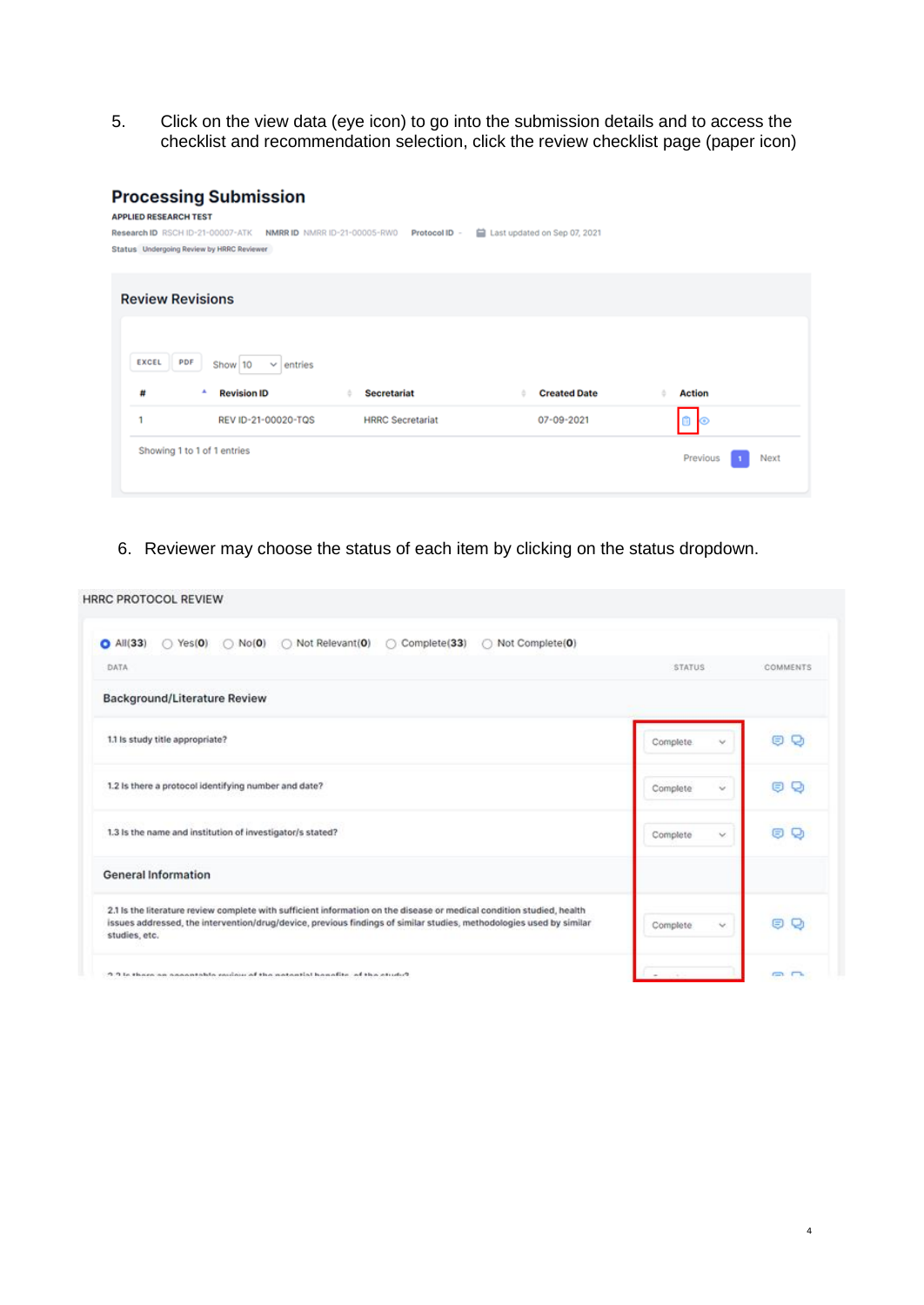7. If there is any query or revision required, click on the comment button to add a comment. Click the "comment button" to enter and save the comment intended for the investigator

| <b>Processing Submission</b><br><b>APPLIED RESEARCH TEST</b>                                                                                                                                                                                                  |                          |                 |
|---------------------------------------------------------------------------------------------------------------------------------------------------------------------------------------------------------------------------------------------------------------|--------------------------|-----------------|
| Research ID RSCH ID-21-00007-ATK NMRR ID NMRR ID-21-00005-RW0 Protocol ID -<br>Last updated on Sep 07, 2021<br>Status Undergoing Review by HRRC Reviewer                                                                                                      |                          |                 |
| <b>HRRC PROTOCOL REVIEW</b>                                                                                                                                                                                                                                   |                          |                 |
| ● All(33) ○ Yes(0) ○ No(0) ○ Not Relevant(0) ○ Complete(33) ○ Not Complete(0)<br><b>DATA</b>                                                                                                                                                                  | <b>STATUS</b>            | <b>COMMENTS</b> |
| <b>Background/Literature Review</b>                                                                                                                                                                                                                           |                          |                 |
| 1.1 Is study title appropriate?                                                                                                                                                                                                                               | Complete<br>v            |                 |
| 1.2 Is there a protocol identifying number and date?                                                                                                                                                                                                          | Complete<br>w            | G<br>o          |
| 1.3 is the name and institution of investigator/s stated?                                                                                                                                                                                                     | Complete<br>$\checkmark$ | ⊜<br>о          |
| <b>General Information</b>                                                                                                                                                                                                                                    |                          |                 |
| 2.1 Is the literature review complete with sufficient information on the disease or medical condition studied, health<br>issues addressed, the intervention/drug/device, previous findings of similar studies, methodologies used by similar<br>studies, etc. | Complete                 | ο               |
|                                                                                                                                                                                                                                                               |                          |                 |
| Comments                                                                                                                                                                                                                                                      |                          | ×               |
| no complete                                                                                                                                                                                                                                                   |                          |                 |
|                                                                                                                                                                                                                                                               |                          |                 |
|                                                                                                                                                                                                                                                               |                          |                 |
|                                                                                                                                                                                                                                                               |                          |                 |
|                                                                                                                                                                                                                                                               |                          |                 |
|                                                                                                                                                                                                                                                               |                          |                 |
|                                                                                                                                                                                                                                                               |                          |                 |
|                                                                                                                                                                                                                                                               |                          |                 |

Comment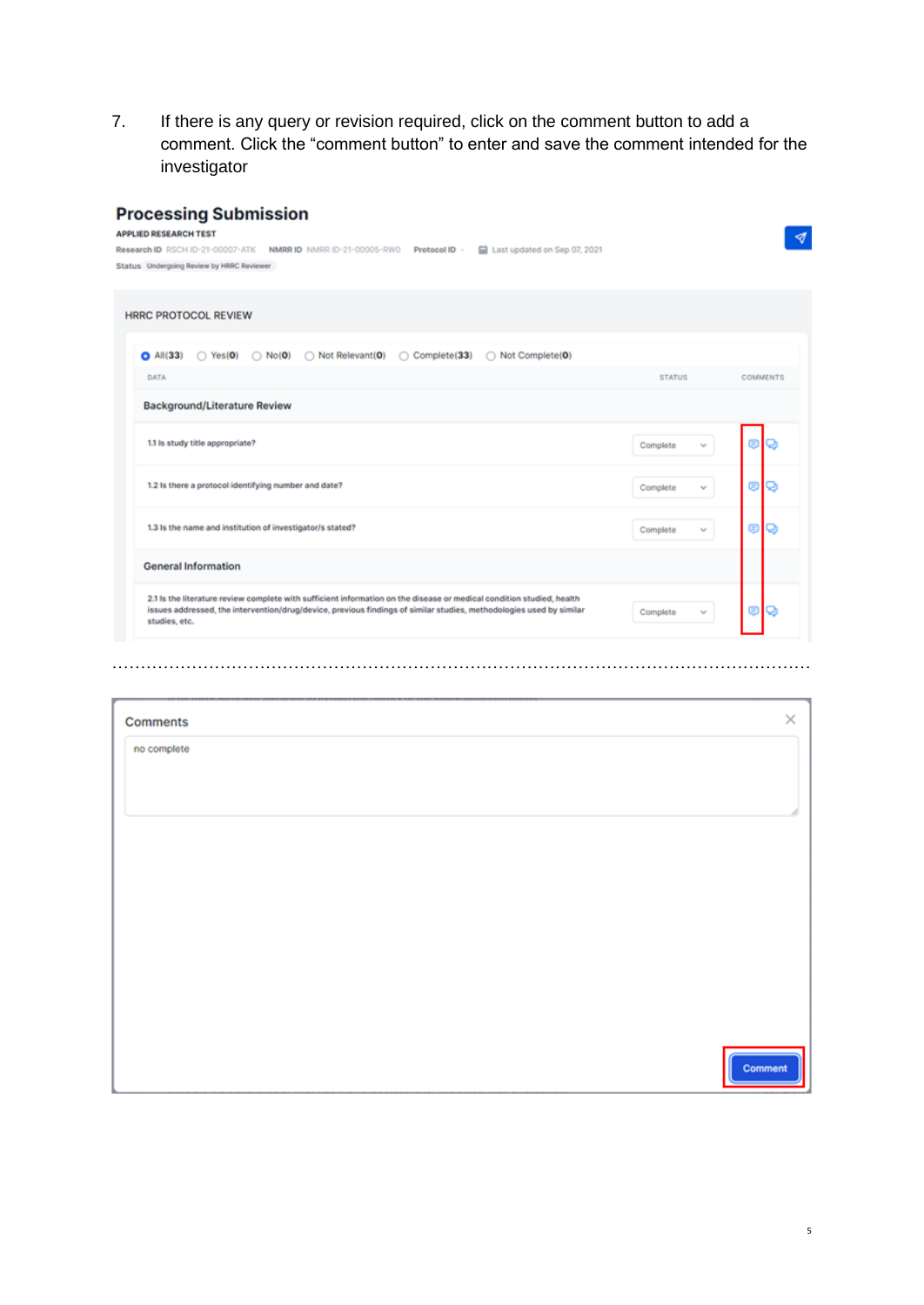8. Compilation comments can be seen by clicking the compilation & response icon (green box) next to the comment icon (investigator response later will be displayed after the revision has been submitted by the investigator). The compilation also is used during the revision reassignment by the reviewer. Reviewers will be able to see the compilation of comment and investigator answers as below

| <b>Justification</b>                                                                                                                                                        |                                     |        |
|-----------------------------------------------------------------------------------------------------------------------------------------------------------------------------|-------------------------------------|--------|
| 1) (Is the rationale/justification for the study clearly stated in the context of present knowledge?)                                                                       | Not Complete $\sim$                 | Θ      |
| 2) (Does the project address important/relevant scientific/public health issues?)                                                                                           | Not Complete $\sim$                 | ⊜<br>Q |
| 3) (Will the proposed research contribute new knowledge in the subject area?)                                                                                               | Not Complete $\sim$                 | ⊜<br>Q |
| <b>Objectives</b><br>(Are the objectives and/or hypothesis clearly stated and realistic<br>(Specific, Measurable, Achievable, Resourced within the project and Time bound)) | Not Complete $\sim$                 | ⊜<br>Q |
| <b>Expected Outcome and Output</b><br>(What are the intended outputs and outcomes?)                                                                                         | <b>Not Complete</b><br>$\checkmark$ | Θ      |
| <b>Stakeholder</b>                                                                                                                                                          |                                     |        |

…………………………………………………………………………………………………………..

| <b>Comments</b> | "Compilation comment made by secretariat" | $\times$ |
|-----------------|-------------------------------------------|----------|
|                 |                                           |          |
|                 |                                           |          |
|                 | "Investigator answers to the query"       |          |
|                 |                                           |          |
|                 |                                           |          |
|                 |                                           |          |
|                 |                                           | Cancel   |

6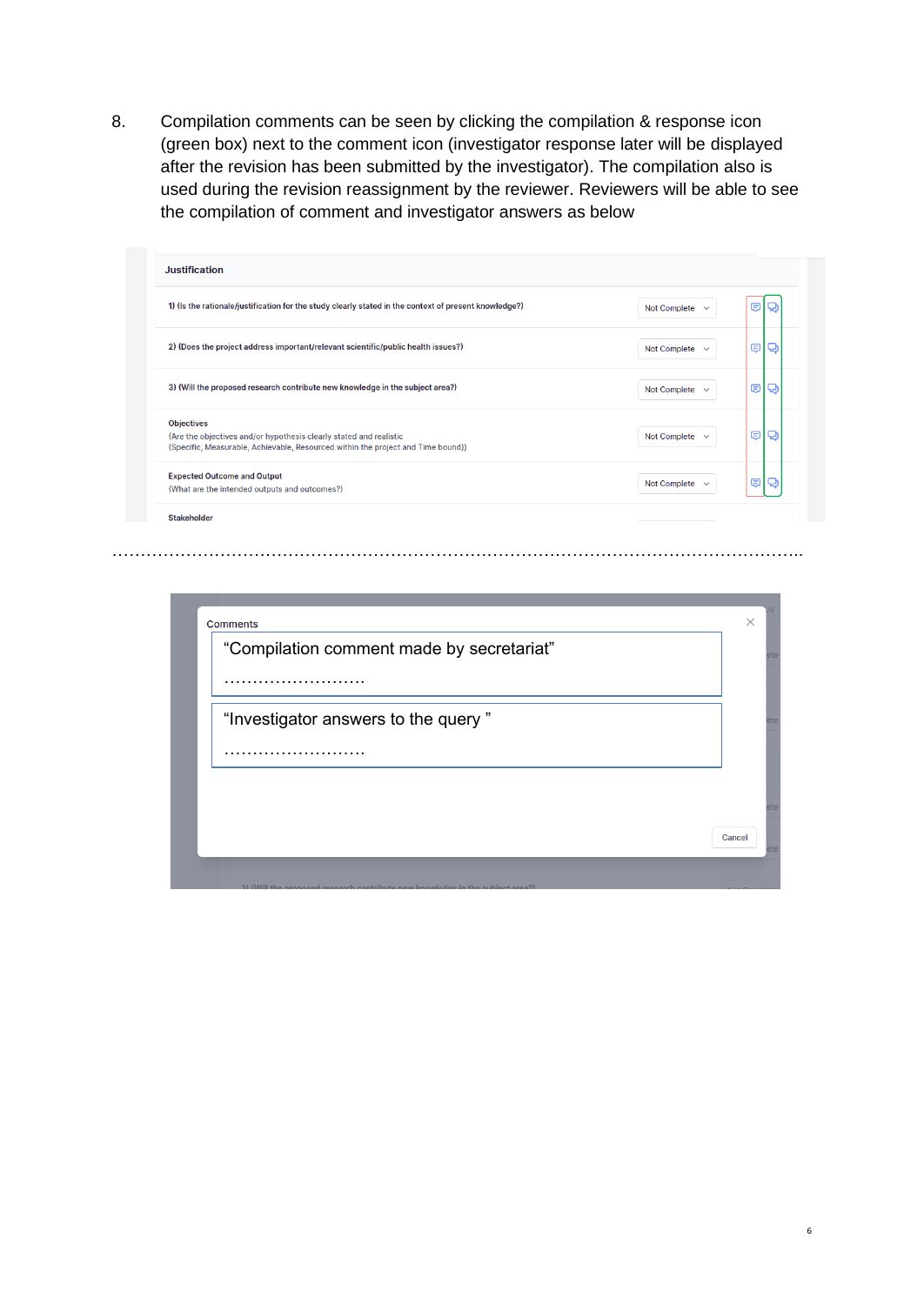9. Grouping of status can be used as a guide to reviewers to see which item are complete, not complete etc.

| <b>Processing Submission</b><br><b>APPLIED RESEARCH TEST</b><br>Research ID RSCH ID-21-00007-ATK<br>NMRRID NMRRID-21-00005-RW0<br>Protocol ID -<br>Last updated on Sep 07, 2021 |                             | ᢦ               |
|---------------------------------------------------------------------------------------------------------------------------------------------------------------------------------|-----------------------------|-----------------|
| Status Undergoing Review by HRRC Reviewer                                                                                                                                       |                             |                 |
| <b>HRRC PROTOCOL REVIEW</b>                                                                                                                                                     |                             |                 |
| Not Relevant(0)<br>Not Complete(0)<br>$\Omega$ All $(33)$<br>$\bigcirc$ No(0)<br>◯ Complete(33)<br>$\bigcap$ Yes(0)<br>DATA                                                     | <b>STATUS</b>               | <b>COMMENTS</b> |
| <b>Background/Literature Review</b>                                                                                                                                             |                             |                 |
| 1.1 Is study title appropriate?                                                                                                                                                 | Complete<br>v               | ø<br>⊛          |
| 1.2 Is there a protocol identifying number and date?                                                                                                                            | Complete<br>v               | G<br>o          |
| 1.3 Is the name and institution of investigator/s stated?<br><b>General Information</b>                                                                                         | Complete<br>v               | 8 Q             |
| 2.1 Is the literature review complete with sufficient information on the disease or medical condition studied, health                                                           |                             |                 |
| issues addressed, the intervention/drug/device, previous findings of similar studies, methodologies used by similar<br>studies, etc.                                            | Complete<br>$\tau_{\rm M}c$ | o<br>o.         |

10. Once the review is complete, the reviewer will then select the recommendation at the end of each checklist (for protocol & PIS/ICF). Click the submit button to notify Secretariat regarding the completion and the recommendation made.

| <b>Reviewer Feedback &amp; Recommendation</b>                                                                                       |                                                                      |
|-------------------------------------------------------------------------------------------------------------------------------------|----------------------------------------------------------------------|
| Feedback                                                                                                                            |                                                                      |
|                                                                                                                                     |                                                                      |
|                                                                                                                                     |                                                                      |
|                                                                                                                                     |                                                                      |
|                                                                                                                                     |                                                                      |
|                                                                                                                                     |                                                                      |
|                                                                                                                                     | Submission Recommendation                                            |
|                                                                                                                                     | ∢<br>Unable to review<br>$\sim$                                      |
|                                                                                                                                     | Unable to review<br>Revision Required, Go back to Reviewers          |
| <b>HRRC PIS/ICF REVIEW</b>                                                                                                          | Revision Required, Go back to Secretariat<br>Suggest for Disapproval |
|                                                                                                                                     | Completed Review, For MREC to Review                                 |
| $\bigcirc$ All(44) $\bigcirc$ Yes(0) $\bigcirc$ No(0) $\bigcirc$ Not Relevant(0) $\bigcirc$ Complete(44) $\bigcirc$ Not Complete(0) |                                                                      |
| DATA                                                                                                                                | <b>STATUS</b><br><b>COMMENTS</b>                                     |